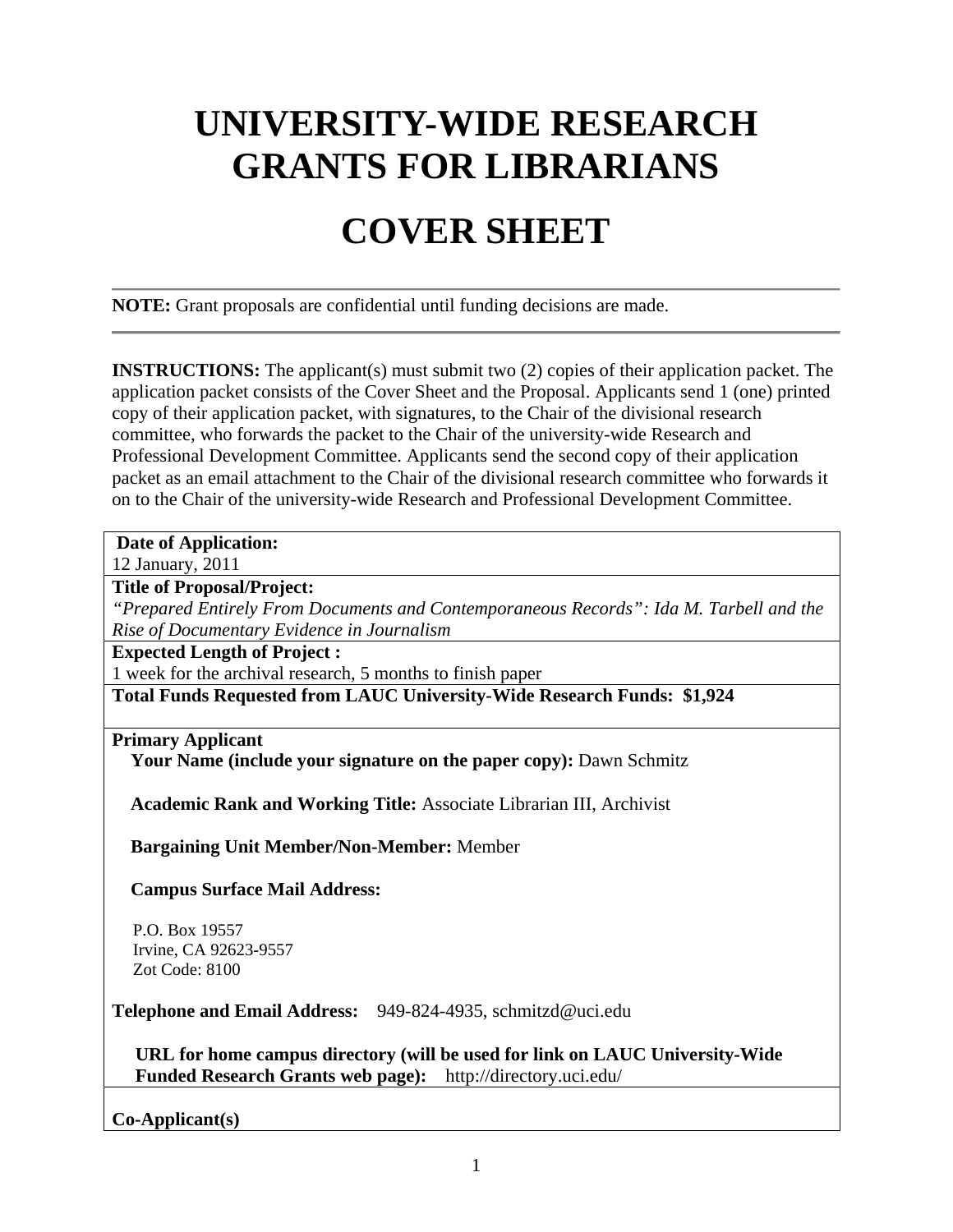#### **Name:**

#### **Academic Rank and Working Title:**

 **Bargaining Unit Member/Non-Member: Campus Surface Mail Address:** 

 **Telephone and Email Address:** 

#### **Proposal Abstract (not to exceed 250 words):**

This proposal is for funding to complete archival research for a paper that explores the early development of the use of public and corporate records in American investigative reporting. I use Ida M. Tarbell's *History of the Standard Oil Company,* published in *McClure's* magazine as a muckraking exposé in 1902-1903, as a case study to explore a key moment in the history of investigative journalism and shed light on these early developments. Using bibliographic and archival research, I will show how Progressive-era "scientific" historical research methods were applied in the production of this exposé, which is widely considered one of the most significant and influential works of journalism published in the twentieth century. I will examine the perceived significance and value, from the perspective of both journalists and the public, of Tarbell's research methods. My analysis will place these practices in the context of the histories of journalism, historiography, and libraries and archives. It is my hope that this study will contribute to a greater understanding of the crucial role records have played in American society and thus make a contribution to the field of archival history. The aspect for which I am requesting funding is a research trip to Titusville, Pennsylvania, to access the relevant personal papers of Tarbell. I plan to submit the paper for consideration to either the *American Archivist* or *Libraries and the Cultural Record*.

**Does the proposal require any of the following:** 

 **Use of UC Library facilities or other site(s) requiring prior approval (Yes/No):** No

 **If yes, include signature and position of person authorized to permit use of facilities on paper copy of application:** 

 **Release time (Yes/No):** Yes. 1 week.

 **If yes, include signature(s) of person(s) authorized to approve release time on paper copy of application:** Please see attached.

 **Use of Human Subjects (Yes/No):** No

 **If yes, attach appropriate university form to paper application form. The process of obtaining IRB approval or a determination of exemption from subject protection regulations does not have to be completed prior to submitting your grant proposal. However, the grant cannot be awarded without evidence that the approval or exemption has been obtained.** 

**List any previous grant proposals (divisional and university-wide) from this program that**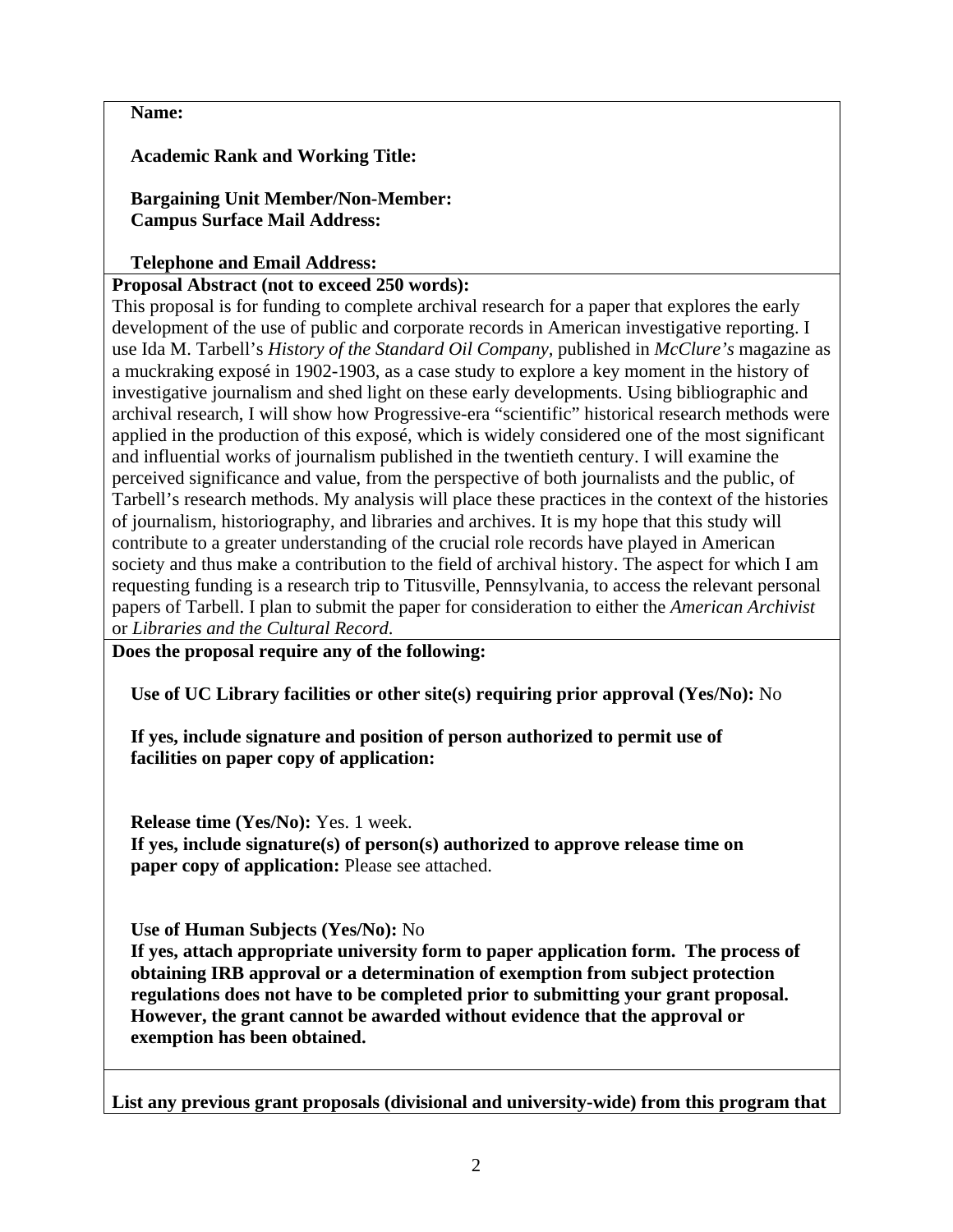| have been awarded to the primary applicant or co-applicants by title. Include date of<br>completion and amount funded: N/A                                                                               |                                    |
|----------------------------------------------------------------------------------------------------------------------------------------------------------------------------------------------------------|------------------------------------|
| <b>Budget Summary</b><br>Total amount requested from LAUC statewide research funds: \$1924                                                                                                               |                                    |
| Total amount requested from LAUC divisional research funds: \$0                                                                                                                                          |                                    |
| Other funding obtained or expected (amount and source): \$0                                                                                                                                              |                                    |
| Fiscal Year of Application (fiscal year that funding begins): 2011-2012<br>New Project (Yes/No): No<br><b>Supplemental Funding (Yes/No): No</b>                                                          |                                    |
| <b>Salaries: \$0</b>                                                                                                                                                                                     |                                    |
| <b>Total Salaries: \$0</b>                                                                                                                                                                               |                                    |
| <b>Supplies: \$0</b>                                                                                                                                                                                     |                                    |
| <b>Total Supplies: \$0</b>                                                                                                                                                                               |                                    |
| <b>Travel:</b><br>Airline fare, Long Beach, Calif. to Pittsburgh, Penn.:<br>Hotel accommodations, 6 nights in Titusville, Penn.:<br>Car rental, 6 days<br>Meals and Incidentals, 6 days at \$64 per diem | \$560<br>\$600<br>\$ 280<br>\$ 384 |
| <b>Total Travel:</b><br>\$1824                                                                                                                                                                           |                                    |
| <b>Other Expenses:</b><br>Photocopies (Drake Well Museum)<br><b>Total Other Expenses: \$100</b>                                                                                                          | \$100                              |
| <b>Total State-Wide Research Funds Requested: \$1924</b>                                                                                                                                                 |                                    |

Revised 9/2006 bhg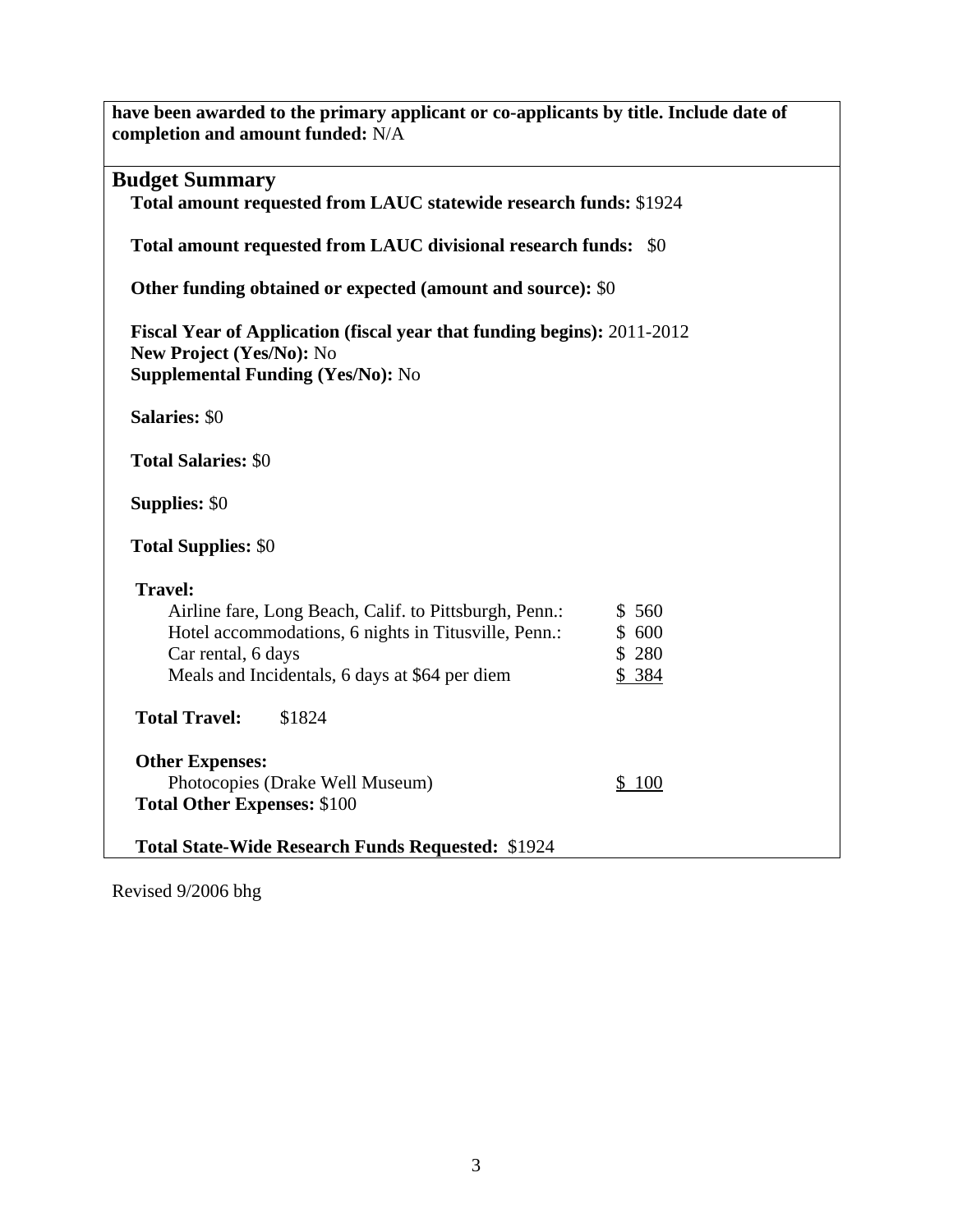#### **2. Need for Research**

 $\overline{a}$ 

In 1904, journalist Ida M. Tarbell's editor called her "the most generally famous woman in America.<sup>"1</sup> A member of the staff at *McClure's*, a monthly magazine read widely among the burgeoning middle class, Tarbell had just completed her acclaimed nineteen-part series, *The History of the Standard Oil Company*, an exposé uncovering the anti-competitive business practices of oil magnate John D. Rockefeller.2 The piece, which was serialized in *McClure's* in 1902 and 1903 and published as a two-volume book a year later, was found by many reviewers to be both gripping and credible, due largely to her exhaustive research methods.<sup>3</sup> The publicity announcing the series also vaunted Tarbell's use of documentary evidence in the form of public and corporate records.<sup>4</sup>

 Tarbell was one of a group of journalists, sometimes referred to as *muckrakers* after Theodore Roosevelt coined the term in a 1906 speech, who engaged in what would today be classed as *investigative journalism* for magazines such as *McClure's* and *Scribner's*. 5 These writers and their editors shared a Progressive-era outlook centering on reform, setting their sights on exposing corruption in business and government. While many muckraking exposés were notorious or celebrated, arguably none were as widely read, influential, and meticulously researched as Tarbell's *History*.<sup>6</sup> Having cut her research teeth on historical biography, Tarbell learned methods that emphasized the gathering and analysis of documentary evidence, with an aim of establishing incontrovertible facts.

 I have begun to research and write an article that explores the early development of the use of public and corporate records in American investigative reporting. Rather than undertake an extended diachronic analysis, which would be a book-length project, I use Tarbell's *History*  as a case study to explore a key moment in the history of investigative journalism and shed light on these early developments. Using bibliographic and archival research, I will show how the historical research methods then referred to as "scientific" were applied in the production of Progressive-era muckraking and examine the perceived significance of the use of these methods by journalists. It is my hope that by examining the relationship of records to the social practice of news production, this study will contribute to a greater understanding of the value records have held in American society. While I have already begun the research, this project requires access to the personal papers of Tarbell, which is the aspect for which I am requesting funding.

<sup>&</sup>lt;sup>1</sup> Peter Lyon, Success Story. The Life and Times of S. S. McClure (New York: Charles Scribner's Sons, 1963), 213.<br><sup>2</sup> Ida Tarbell, *The History of the Standard Oil Company*, (New York: Mc Clure Phillips & Co., 1904).<br><sup>3</sup>

Man," *Current Literature*, June 1905.<br><sup>4</sup> S.S. McClure, "Miss Tarbell's History of the Standard Oil Company: Editorial Announcement," *McClure's* 

*Magazine*, October 1902. <sup>5</sup> The speech is included in Robert G. Torricelli et al., *In Our Own Words: Extraordinary Speeches of the American*

*Century* (Simon and Schuster, 2000), 13-16<br><sup>6</sup> Richard Ohmann describes the *History* as "arguably the first and certainly the most probing work of investigative

journalism in the muckraking period." See Richard Malin Ohmann, *Selling Culture: Magazines, Markets, and Class at the Turn of the Century* (Verso, 1996), 281. Robert Miraldi writes that "it brought more infamy to Rockefeller than anything else ever had." See Robert Miraldi, *Muckraking and Objectivity: Journalism's Colliding Traditions* (New York: Greenwood Press, 1990), 29. The series is ranked by a panel of experts, including journalism faculty at New York University, as the fifth most important work of journalism in the United States in the 20th century. See Felicity Barringer, "Journalism's Greatest Hits: Two Lists of a Century's Top Stories," *New York Times*, March 1, 1999.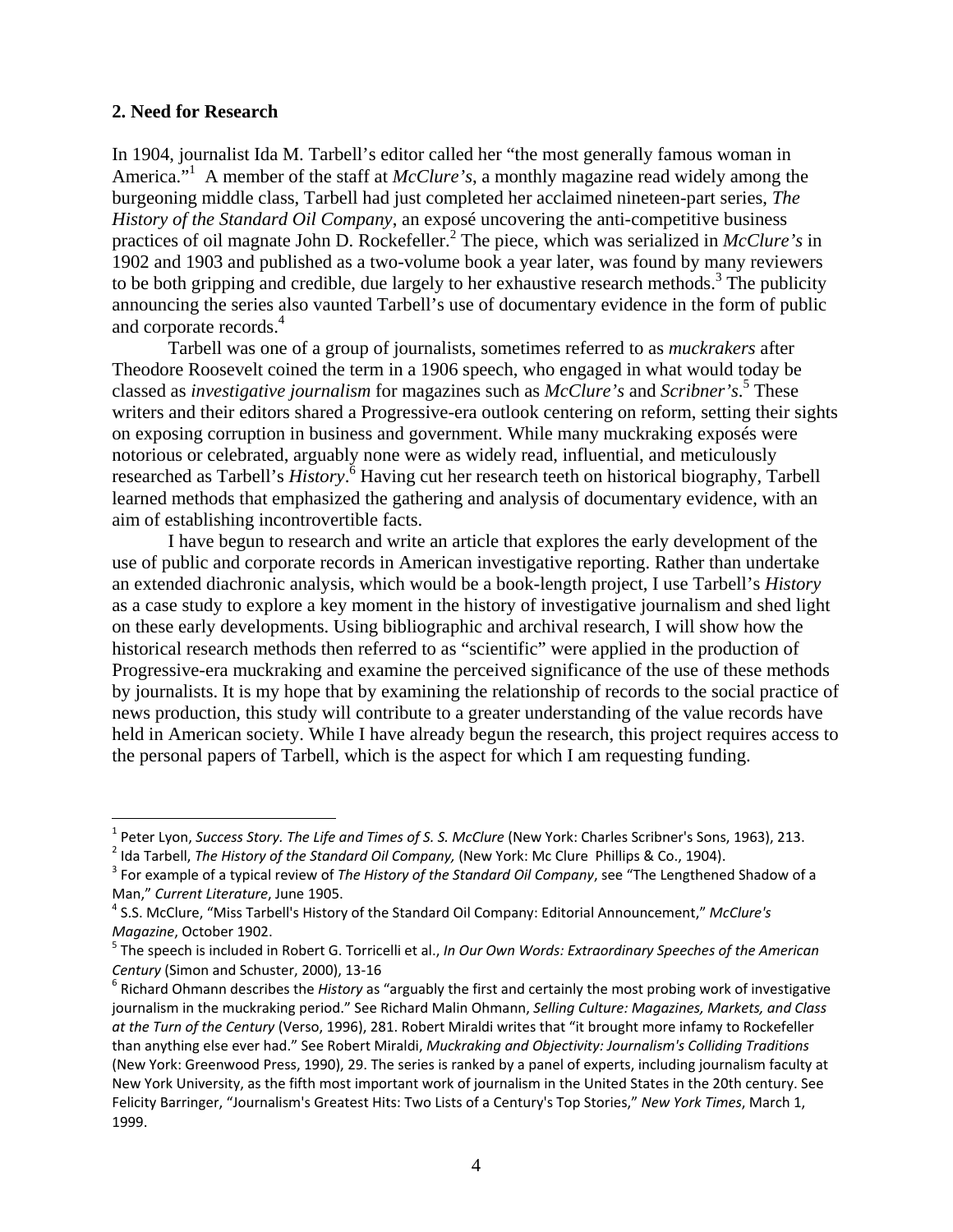This research is needed because an investigation of the significance of records and documentary research methods to the historical development of journalism has not been undertaken. The growing body of work within archival studies on the significance of records for evidence and accountability includes case studies in which investigative journalists play a key role, but archival scholarship lacks a more general historical analysis of the role records have played in the investigation of wrongdoing by powerful societal interests.<sup>7</sup>

 While historians have looked closely at the development of primary-source research methods in their own profession, there has been no similar meta-analysis of these methods in relation to the development of the production of news.<sup>8</sup> Historians of journalism have written extensively about the Progressive-era muckrakers, but they have so far failed to provide an extended analysis of how the work of Tarbell and other muckrakers applied these "scientific" research methods to their exposés. Tarbell's work is particularly interesting to examine in this context, since she considered herself a historian and was passionate about science. (Had her gender not provided too many obstacles to a career in science, it is likely she would have followed that path.) Before she undertook her research for the *History*, she had had extensive training and experience in historical biography, relocating to Paris to research the life of Madame Roland, an influential player in the French revolution. She then went on to publish biographies for *McClure's* of Abraham Lincoln and Napoleon Bonaparte.

In journalism, particularly investigative journalism, the crucial role of records as evidence is taken for granted, but there has failed to be an extended historical analysis in the field of media history of the changing norms, values, and practices with regard specifically to the use of records as evidence. Still, historians of journalism do provide a context in which to approach how records came to be used by muckrakers. Going back at least as far as the eighteenth century, records such as letters, account books, and ship manifests were regularly published in newspapers, whether to call political leaders to account or for more general informational purposes.<sup>9</sup> Hazel Dicken-Garcia argues that over the course of the century, reliance on records actually diminished, as the distribution of newspapers became more efficient and news came to focus on current events.<sup>10</sup> She further notes that by the late nineteenth century, eyewitness accounts as well as investigation and analysis of complex events were all employed in the gathering of news, but she does not expand on this.<sup>11</sup> A preliminary analysis of early twentiethcentury reporters' handbooks reveals that the value of records had yet to be specifically articulated within the literature defining the profession's standards and practices.<sup>12</sup>

1

<sup>7</sup> Richard Cox and David A. Wallace, *Archives and the Public Good: Accountability and Records in Modern Society* (Westport Conn.: Quorum Books, 2002).<br><sup>8</sup> Richard Hofstadter, *The Progressive Historians: Turner, Beard, Parrington, 1st ed. (New York: Knopf, 1968). Joyce* 

Appleby, Lynn Hunt, and Margaret C. Jacob, *Telling the Truth About History* (New York: Norton, 1994). Because historians played a key role in the development of the archival profession, some work has been done on the relationship between these two professions. See, for example, Mattie U. Russell, "The Influence of Historians on the Archival Profession in the United States," *The American Archivist* 46, no. 3 (Summer 1983): 277‐285.Richard J. Cox, "The History of Primary Sources in Graduate Education: ‐‐ An Archival Perspective," *Special Collections* 4, no. 2 (1991): <sup>39</sup>‐78. <sup>9</sup> Bruce Shapiro, *Shaking the Foundations: <sup>200</sup> Years of Investigative Journalism in America* (New York: Thunder's

Mouth Press/Nation Books, 2003), xiii.<br><sup>10</sup> Hazel Dicken-Garcia, *Journalistic Standards in Nineteenth-Century America* (Madison Wis.: University of

Wisconsin Press, 1989), 55.<br><sup>11</sup> Dicken-Garcia, 19.<br><sup>12</sup> Grant Milnor Hyde, *Newspaper Reporting and Correspondence* (D. Appleton and Co., 1916).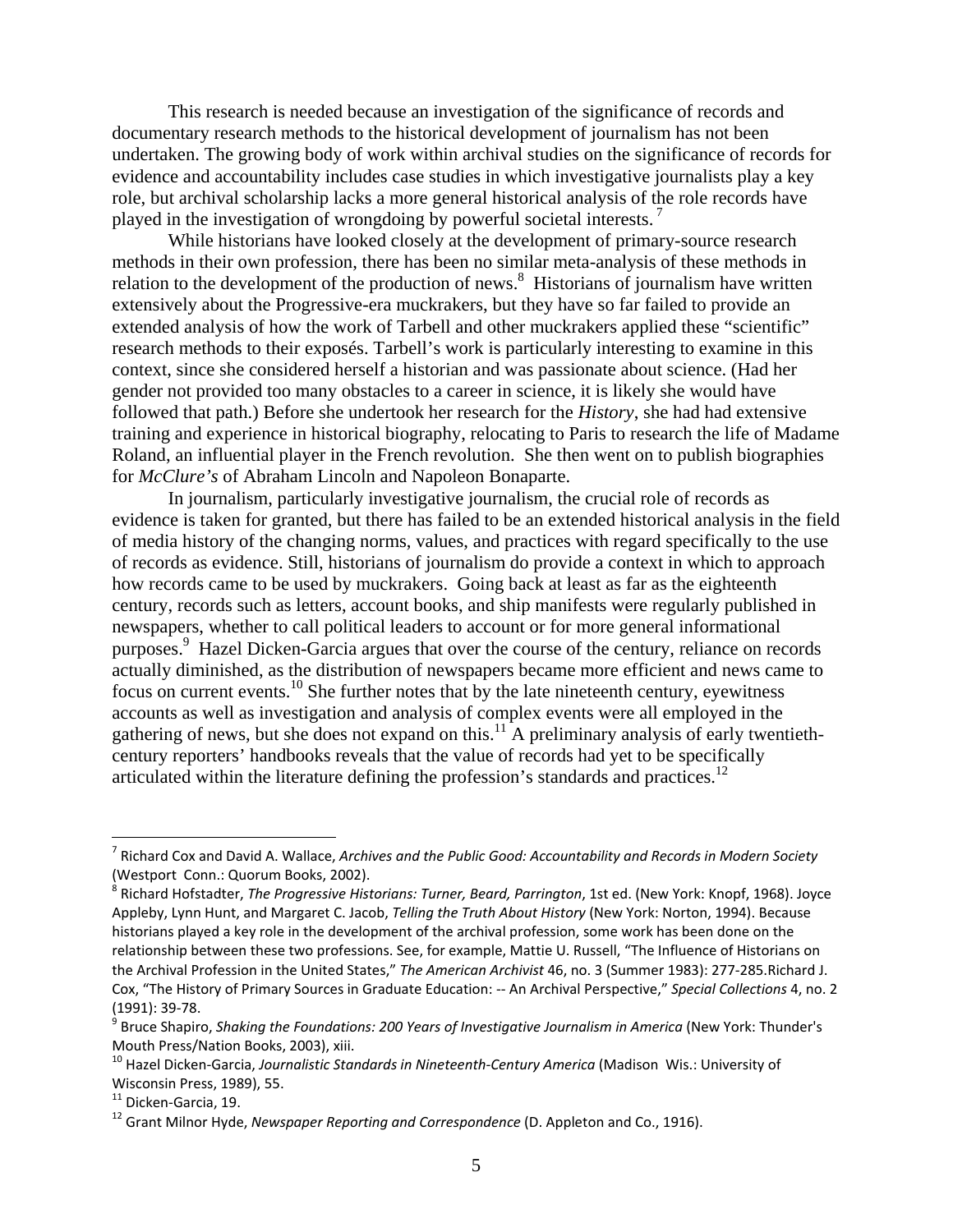The relationship between the use of documentary evidence and the rise of objectivity in journalism is a significant question in the context of understanding changing professional norms and practices in journalism. Although Michael Schudson locates the origins of the ideal of objectivity after World War I,  $^{13}$  Miraldi finds many elements of a "fledgling objectivity" present in the work of the Progressive-era muckrakers, even as they also conformed to existing norms of providing readable stories to its middle class audience.<sup>14</sup> Miraldi briefly mentions the use of records in his discussion of the definition of muckraking and describes Tarbell's work at length, but he does not attempt an analysis of the prevailing professional norms and attitudes toward different types of evidence in reporting and their relation to uncovering truth and facts.<sup>15</sup>

For the most part, Miraldi argues, Progressive-era muckrakers were less reliant on government documents for establishing fact than were later investigative reporters, attributing this to the fact that government was less pervasive in the Progressive era than later in the century.16 However, examined from the perspective of archival history, it becomes clear that the timing of the rise of the use of records in reporting is also tied to the establishment of public archives. The American Historical Association had only created the Public Archives Commission in 1899, and the first state archives were established around the time Tarbell was doing her research; the National Archives were not established until 1934. A few writings in the field of archival history can provide the necessary context for understanding the state of public archives at the turn of the last century.<sup>17</sup>

In spite of the fact that public archives in the U.S. were as yet in their infancy, Tarbell managed to find and use government and other records in her work of analyzing and exposing the formation of the Standard Oil Trust. Her own autobiography and a biography written by Kathleen Brady each include numerous gripping anecdotes about Tarbell's efforts throughout her early career to find and use government and corporate records, as well as manuscripts, at libraries and government agencies.<sup>18</sup> Biographies and memoirs of Tarbell's colleagues, including Samuel S. McClure, Ray Stannard Baker, and Lincoln Steffens, may also provide necessary context for understanding the prevailing norms and practices of their profession.<sup>19</sup>

Several books and articles examine the significance of the *History*, which is believed by many to have propelled lawmakers to pass landmark antitrust legislation and to have permanently altered the public image and legacy of Rockefeller. The significance of the *History*

 $\overline{a}$ 

<sup>13</sup> Michael Schudson, *Discovering the News: A Social History of American Newspapers* (New York: Basic Books, 1978). See also Dan Schiller, "An Historical Approach to Objectivity and Professionalism in American News Reporting," The Journal of Communication 29, no. 4 (1979): 46-57.<br><sup>14</sup> Miraldi, *Muckraking and Objectivity*, 29-31. Miraldi argues the muckrakers, working in the "dynamic, complex,

and confusing" Progressive era, were themselves confused about their role. It will be worthwhile for this project to compare norms of objectivity in journalism to the historical profession. To help with this I will use Peter Novick, *That Noble Dream: The "Objectivity Question" and the American Historical Profession* (Cambridge [England]: Cambridge University Press, 1988).<br><sup>15</sup> Miraldi, *Muckraking and Objectivity*, 16-18.<br><sup>16</sup> Miraldi, *Muckraking and Objectivity*, 33.<br><sup>17</sup> Among these are: Randall Jimerson, *Archives Power: Memory, Accountability, and Soc* 

of American Archivists, 2009).and Richard Berner, *Archival Theory and Practice in the United States : A Historical*

*Analysis* (Seattle: University of Washington Press, 1983).<br><sup>18</sup> Ida Tarbell, *All in the Day's Work: An Autobiography* (Urbana: University of Illinois Press, 2003). Kathleen<br>BradyKathleen Brady, *Ida Tarbell : Portrait of* 

<sup>&</sup>lt;sup>19</sup> Lincoln Steffens, The Autobiography of Lincoln Steffens (New York: Harcourt Brace, 1931). Ray Stannard Baker and David Grayson, *American Chronicle, The Autobiography of Ray Stannard Baker* (New York: C. Scribner's Sons, 1945). Lyon, *Success Story. The Life and Times of S. S. McClure*.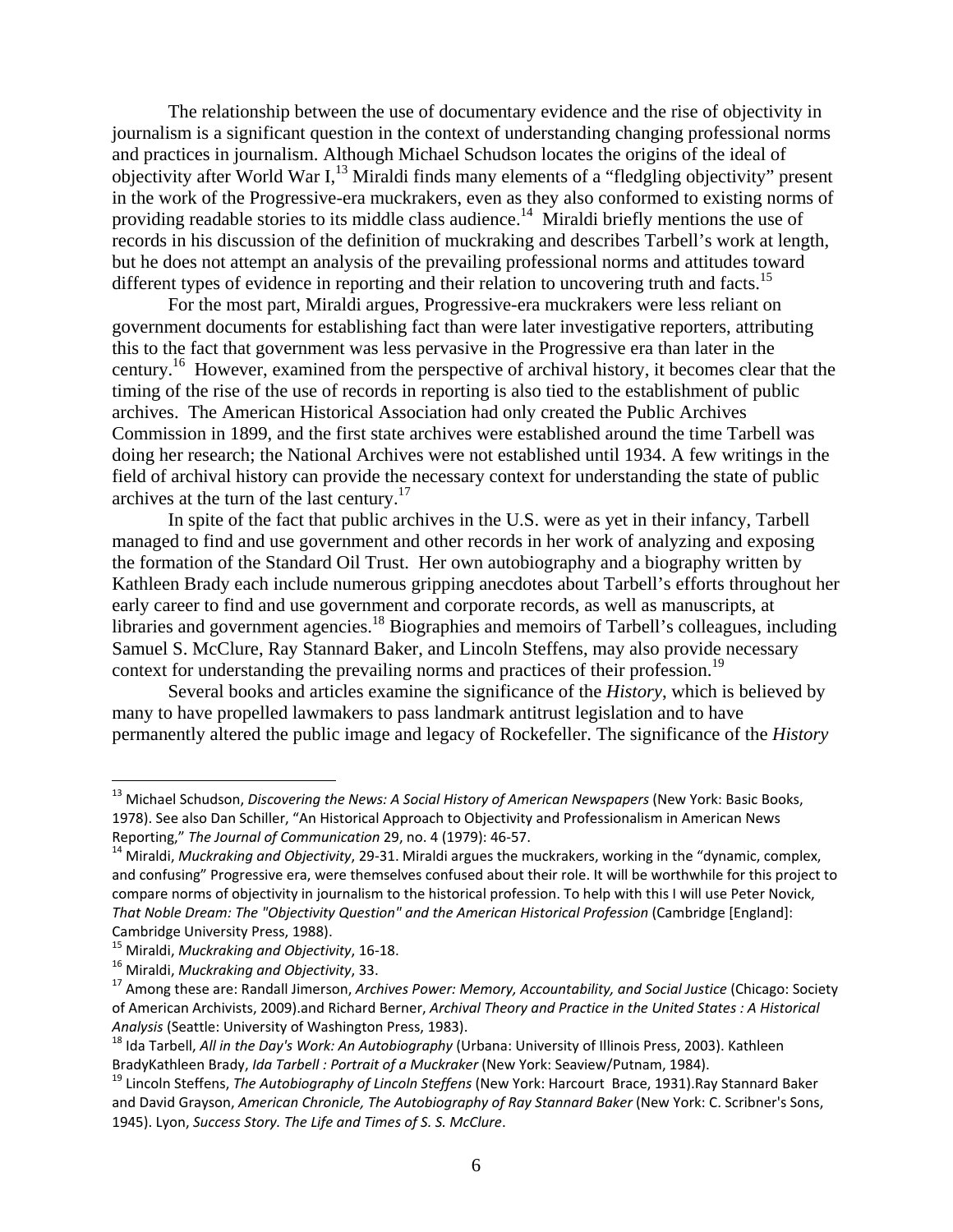in the context of the legacy of John D. Rockefeller is examined by Steve Weinberg and its effects on the Standard Oil Company's public relations efforts are analyzed by Josh Boyd.<sup>20</sup>

#### Bibliography

 $\overline{a}$ 

- Appleby, Joyce, Lynn Hunt, and Margaret C. Jacob. *Telling the Truth About History*. New York: Norton, 1994.
- Aucoin, James. *The Evolution of American Investigative Journalism*. Columbia Mo.: Univ. of Missouri Press, 2006.
- Baker, Ray Stannard, and David Grayson. *American Chronicle, The Autobiography of Ray Stannard Baker*. New York: C. Scribner's Sons, 1945.
- Beasley, Maurine. *Taking Their Place: A Documentary History of Women and Journalism*. Washington D.C.; Lanham MD: American University Press and the Women's Institute for Freedom of the Press, 1993.
- Berner, Richard. *Archival Theory and Practice in the United States : A Historical Analysis*. Seattle: University of Washington Press, 1983.
- Boyd, Josh. "The Rhetoric of Arrogance: The Public Relations Response of the Standard Oil Trust." *Public Relations Review* 27 (2001): 163‐178.
- Brady, Kathleen. *Ida Tarbell : Portrait of a Muckraker*. New York: Seaview/Putnam, 1984.
- Cox, Richard, and David A. Wallace. *Archives and the Public Good: Accountability and Records in Modern Society*. Westport Conn.: Quorum Books, 2002.
- Cox, Richard J. "The History of Primary Sources in Graduate Education: ‐‐ An Archival Perspective." *Special Collections* 4, no. 2 (1991): 39‐78.
- Dicken‐Garcia, Hazel. *Journalistic Standards in Nineteenth‐Century America*. Madison Wis.: University of Wisconsin Press, 1989.
- "Editorial Announcement." *The American Magazine*, October 1906.
- Felicity Barringer. "Journalism's Greatest Hits: Two Lists of a Century's Top Stories." *New York Times*, March 1, 1999.
- Hartsock, John. *A History of American Literary Journalism: The Emergence of a Modern Narrative Form*. Amherst: University of Massachusetts, 2000.
- Hildenbrand, Suzanne. *Reclaiming the American Library Past: Writing the Women In*. Norwood NJ: Ablex Publ., 1996.
- Hofstadter, Richard. *The Progressive Historians: Turner, Beard, Parrington*. 1st ed. New York: Knopf, 1968.
- Hyde, Grant Milnor. *Newspaper Reporting and Correspondence*. D. Appleton and Co., 1916.
- Jimerson, Randall. *Archives Power: Memory, Accountability, and Social Justice*. Chicago: Society of American Archivists, 2009.
- "The Lengthened Shadow of a Man." *Current Literature*, June 1905.
- Lyon, Peter. *Success Story. The Life and Times of S. S. McClure*. New York: Charles Scribner's Sons, 1963.
- McClure, S.S. "Miss Tarbell's History of the Standard Oil Company: Editorial Announcement." *McClure's Magazine*, October 1902.
- Miraldi, Robert. *Muckraking and Objectivity: Journalism's Colliding Traditions*. New York: Greenwood Press, 1990.
- ———. *The Muckrakers: Evangelical Crusaders*. Westport Conn.: Praeger, 2000.

<sup>20</sup> Steve Weinberg, *Taking on the Trust: The Epic Battle of Ida Tarbell and John D. Rockefeller*, 1st ed. (New York: W.W. Norton, 2008). Josh Boyd, "The Rhetoric of Arrogance: The Public Relations Response of the Standard Oil Trust," *Public Relations Review* 27 (2001): 163‐178.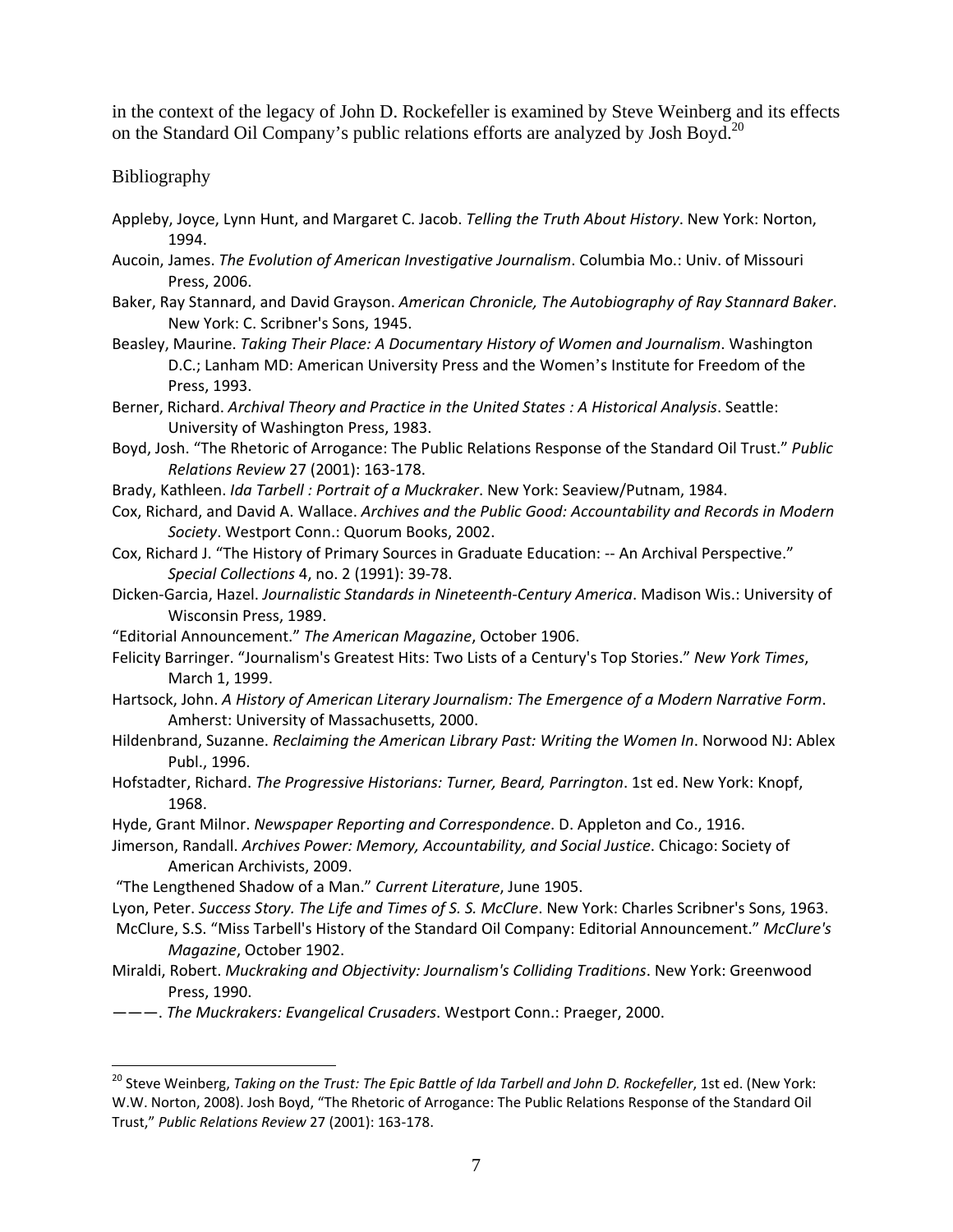- Novick, Peter. *That Noble Dream: The "Objectivity Question" and the American Historical Profession*. Cambridge [England]: Cambridge University Press, 1988.
- Ohmann, Richard Malin. *Selling Culture: Magazines, Markets, and Class at the Turn of the Century*. Verso, 1996.
- *Progressive Americans of the Twentieth Century*. Progressive publishing company, 1910.
- Protess, David. *Journalism of Outrage: Investigative Reporting and Agenda Building in America.* New York: Guilford, 1992.
- Russell, Mattie U. "The Influence of Historians on the Archival Profession in the United States." *The American Archivist* 46, no. 3 (Summer 1983): 277‐285.
- S.S. McClure. "Miss Tarbell's History of the Standard Oil Company: Editorial Announcement." *McClure's Magazine*, October 1902.
- Schiller, Dan. "An Historical Approach to Objectivity and Professionalism in American News Reporting." *The Journal of Communication* 29, no. 4 (1979): 46‐57.
- Schudson, Michael. *Discovering the News: A Social History of American Newspapers*. New York: Basic Books, 1978.
- ———. *Origins of the Ideal of Objectivity in the Professions: Studies in the History of American Journalism and American Law, 1830‐1940*. New York: Garland Pub., 1990.
- Shapiro, Bruce. *Shaking the Foundations: 200 years of Investigative Journalism in America*. New York: Thunder's Mouth Press/Nation Books, 2003.
- Steffens, Lincoln. *The Autobiography of Lincoln Steffens*. New York: Harcourt Brace, 1931.
- Tarbell, Ida. *All in the Day's Work: An Autobiography*. Urbana: University of Illinois Press, 2003.
- ———. *The History of the Standard Oil Company,* New York: Mc Clure Phillips & Co., 1904.
- Torricelli, Robert G., Senator Rober Torricelli, Andrew Carroll, and Doris Kearns Goodwin. *In Our Own Words: Extraordinary Speeches of the American Century*. Simon and Schuster, 2000.
- Treckel, Paula A. "Lady Muckraker." *American History* (June 2001).
- Weinberg, Steve. *Taking on the Trust: The Epic Battle of Ida Tarbell and John D. Rockefeller*. 1st ed. New York: W.W. Norton, 2008.

#### **3. Design and Methodology**

This project includes both further bibliographic research and primary-source research. While Tarbell has been the subject of research in many fields, including journalism and women's studies, no one has specifically investigated her research methods and her attitudes and practices regarding the use of documentary evidence in reporting. Yet these methods were innovative; the practice of analyzing and drawing conclusions from records was a new phenomenon in the production of news in 1902 and, I will argue, was more similar to historical scholarship than contemporary news reporting. It would be relevant to know as much as possible about Tarbell's research methods – and what she, her editor, and her research assistant may have articulated about them – at the time she was working on the project. Thus, the primary-source research necessary for this project requires reading the personal papers of Ida M. Tarbell as they relate to her research and writing of the *History of the Standard Oil Company*, which she undertook between 1901 and 1903. Although many scholars have accessed her papers, none have published work suggesting they have read the papers with an eye toward understanding how Tarbell had adapted research methods learned from her historical/ biographical work to exposing corruption in business practices.

These papers have recently been transferred to the Drake Well Museum, located in Titusville, Pennsylvania. The museum is dedicated to the history of the "Oil Region" of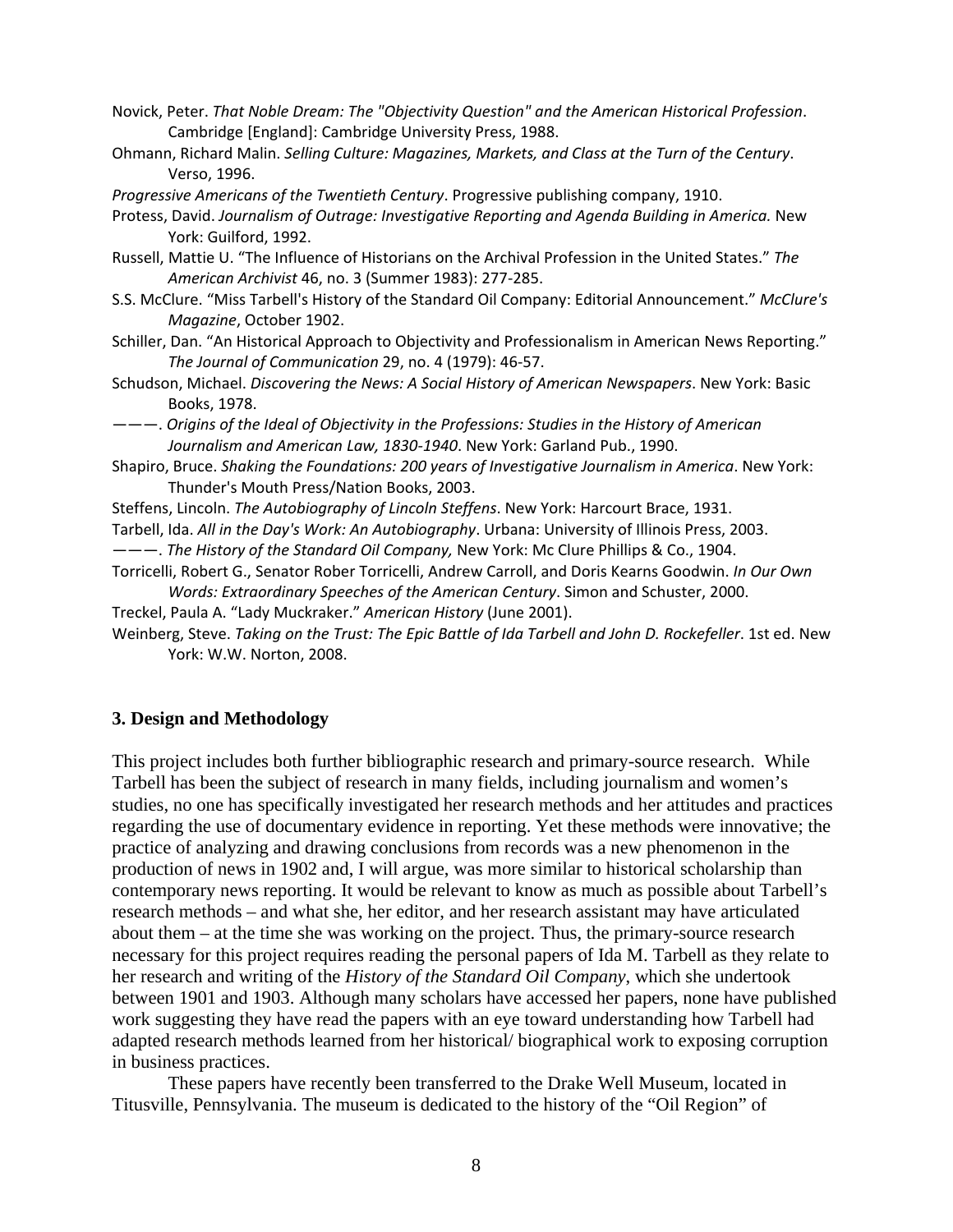Pennsylvania, where the modern oil industry was born and where Tarbell was raised (the daughter and sister of independent oil producers of the kind Rockefeller put out of business). I have inquired as to the availability, scope, and content of the collection and I have been informed that it includes the correspondence between Tarbell and her research assistant, John Siddall, as well as other relevant Tarbell papers. Susan Beates, historian and curator at the museum, has informed me that all of the papers should be available soon after July 1, 2011. She said the collection comprises about 20 document boxes and she advises spending one week there to complete the research.

I plan to submit a version of this paper to the Sixth International Conference on the History of Records and Archives (Austin, 2012), which will be carry the broad theme of the relationships between archives and the other components of the information domain. Neither the call for papers nor the date of the conference has yet been announced, however. I will also submit the paper for publication to one of two journals: the *American Archivist* (Society of American Archivists) or *Libraries and the Cultural Record* (University of Texas Press), which is hosting the above mentioned conference.

#### **4. Budget**

| <b>Travel:</b>                                         |        |        |
|--------------------------------------------------------|--------|--------|
| Airline fare, Long Beach, Calif. to Pittsburgh, Penn.: | \$ 560 |        |
| Hotel accommodations, 6 nights in Titusville, Penn.:   | \$ 600 |        |
| Car rental, 6 days                                     | \$280  |        |
| Meals and Incidentals, 6 days at \$64 per diem         | \$ 384 |        |
| <b>Total Travel:</b>                                   |        | \$1824 |
| <b>Other Expenses:</b>                                 |        |        |
| Photocopies (Drake Well Museum)                        | \$100  |        |
| <b>Total Other Expenses:</b>                           |        | \$100  |
| <b>Total:</b>                                          |        | \$1924 |

#### **5. Supplemental Budget Information Form**

(See next page)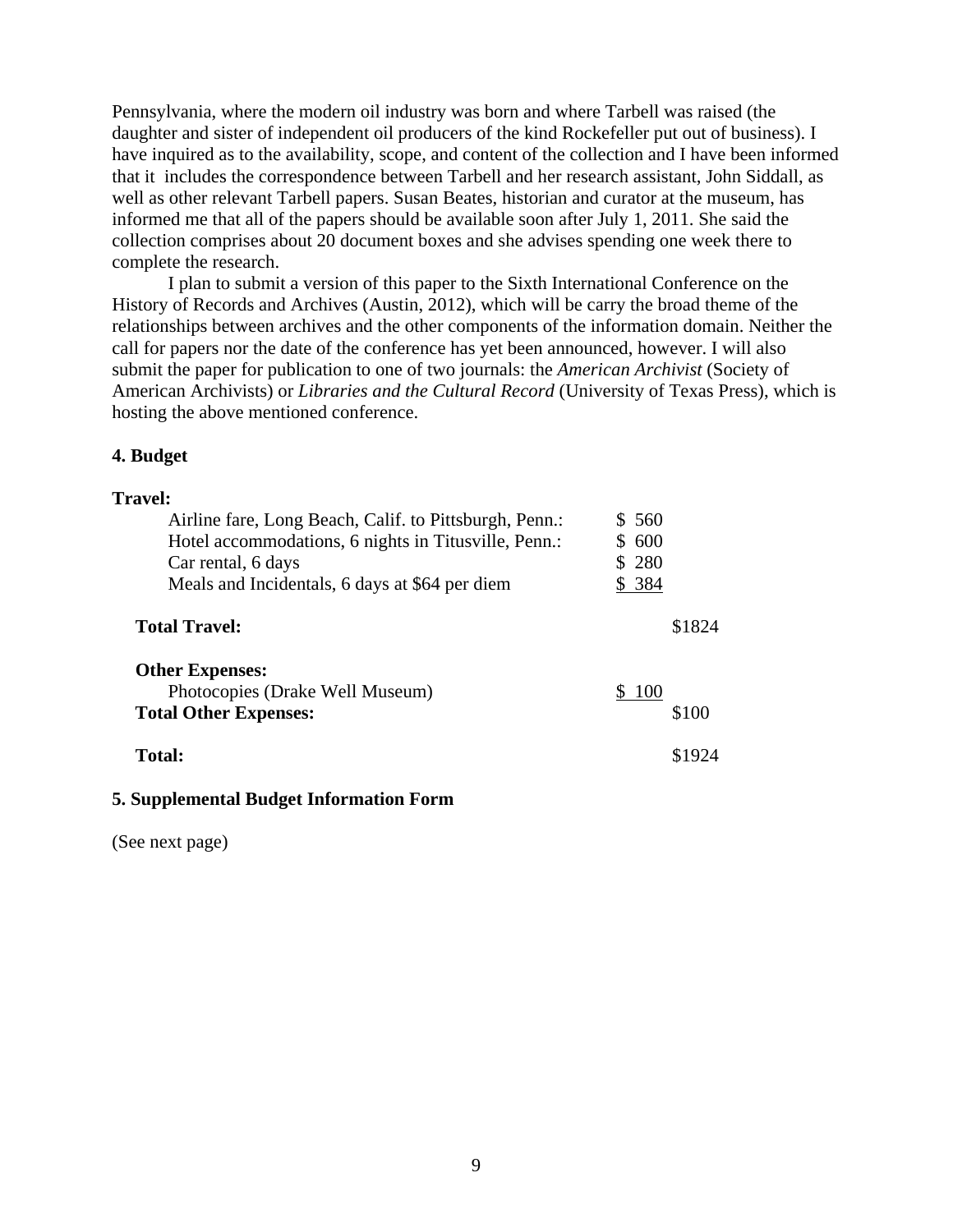# **Librarians Association of the University of California**

# **SUPPLEMENTAL BUDGET INFORMATION This Sheet Must Accompany the Grant Application**

#### **PER DIEM**

Please indicate the source of the per diem rates used in the application

- a. Federal Government
- **b. University**
- c. Other \_\_\_\_\_\_\_\_\_\_\_\_\_\_\_\_\_\_\_\_\_\_\_\_\_\_\_\_\_\_\_\_\_\_\_\_\_\_\_\_\_\_\_\_\_\_\_\_\_\_\_\_\_
- d. Other \_\_\_\_\_\_\_\_\_\_\_\_\_\_\_\_\_\_\_\_\_\_\_\_\_\_\_\_\_\_\_\_\_\_\_\_\_\_\_\_\_\_\_\_\_\_\_\_\_\_\_\_\_

| $\sim$ | ւււ   | . |  |
|--------|-------|---|--|
|        | $  -$ |   |  |
|        |       |   |  |

1. Pittsburgh/Titusville, Penn.\$64/day x 6 days=\$384 http://business.lib.uci.edu/travel.html

- 2
- 3.
- 4.
- 5.

#### **TRAVEL**

Please indicate the source of the travel information used in the application

- a. Federal Government
- **b. University**
- c. Internet Search (list which service used) **tripadvisor.com**
- d. Travel Agency
- e. Other \_\_**Enterprise car rental agency (requesting UC negotiated rates), Jet Blue**

| Location                   | Type       | Amount        | Rate        | Source                    |
|----------------------------|------------|---------------|-------------|---------------------------|
| Pittsburgh, Penn.          | car rental | $$280/6$ days | \$100/night | Enterprise agency (phone) |
| 2. Titusville, Penn.       | hotel      | \$600         |             | tripadvisor.com           |
| 3. Long Beach - Pittsburgh | airfare    | \$560         |             | jetblue.com               |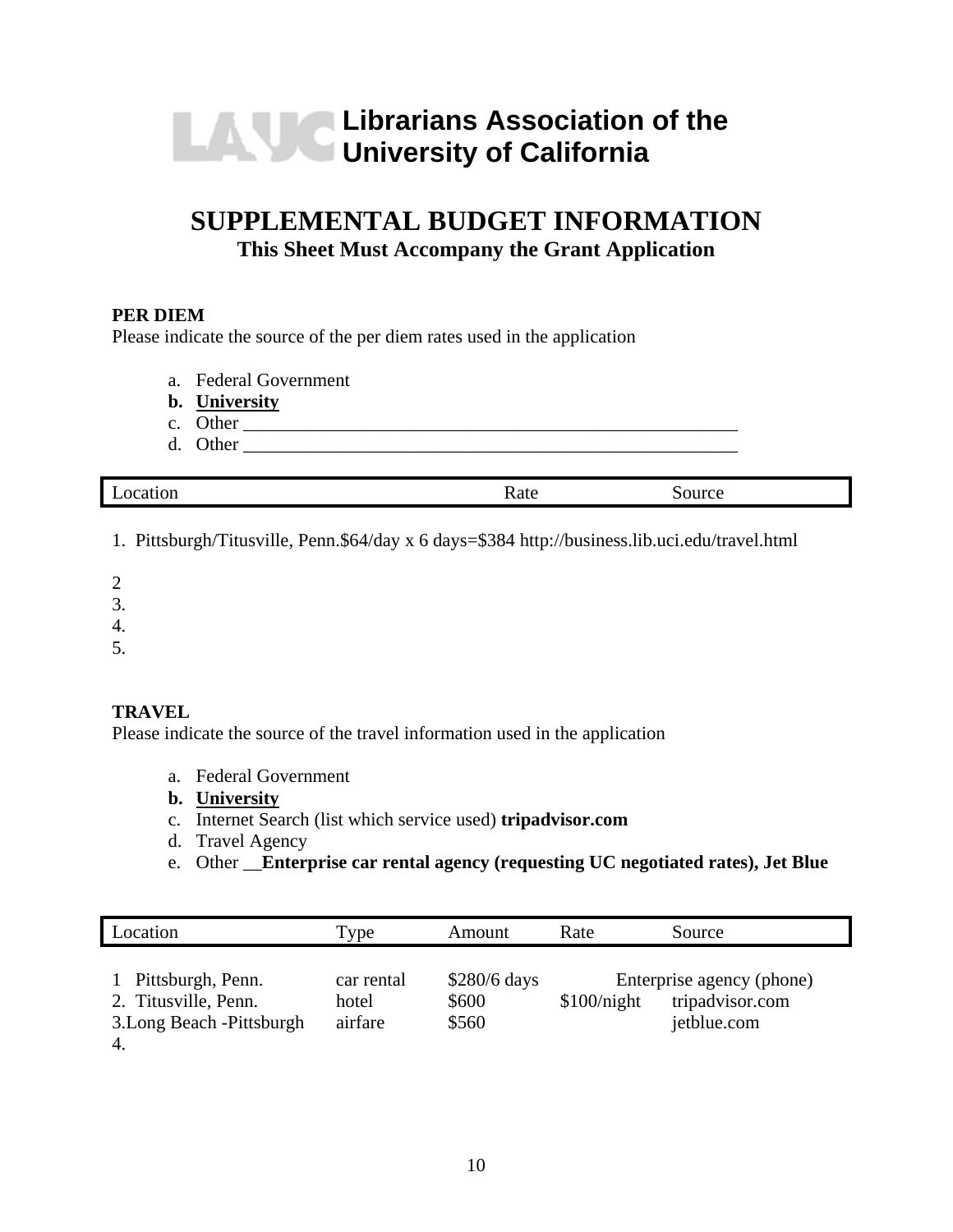#### **7. Timetable for Completion**

I plan to make this research trip between July 1 and September, 2011, based upon the timing of various pressing projects I am committed to this summer as part of my responsibilities in the Department of Special Collections and Archives. By September, I plan to have completed the current round of bibliographic research; however, it is possible that the archival research will push me to explore additional facets of this project and I will undertake further research. By the end of February, 2012, I plan to have finished a draft of the paper that I can send out for consideration.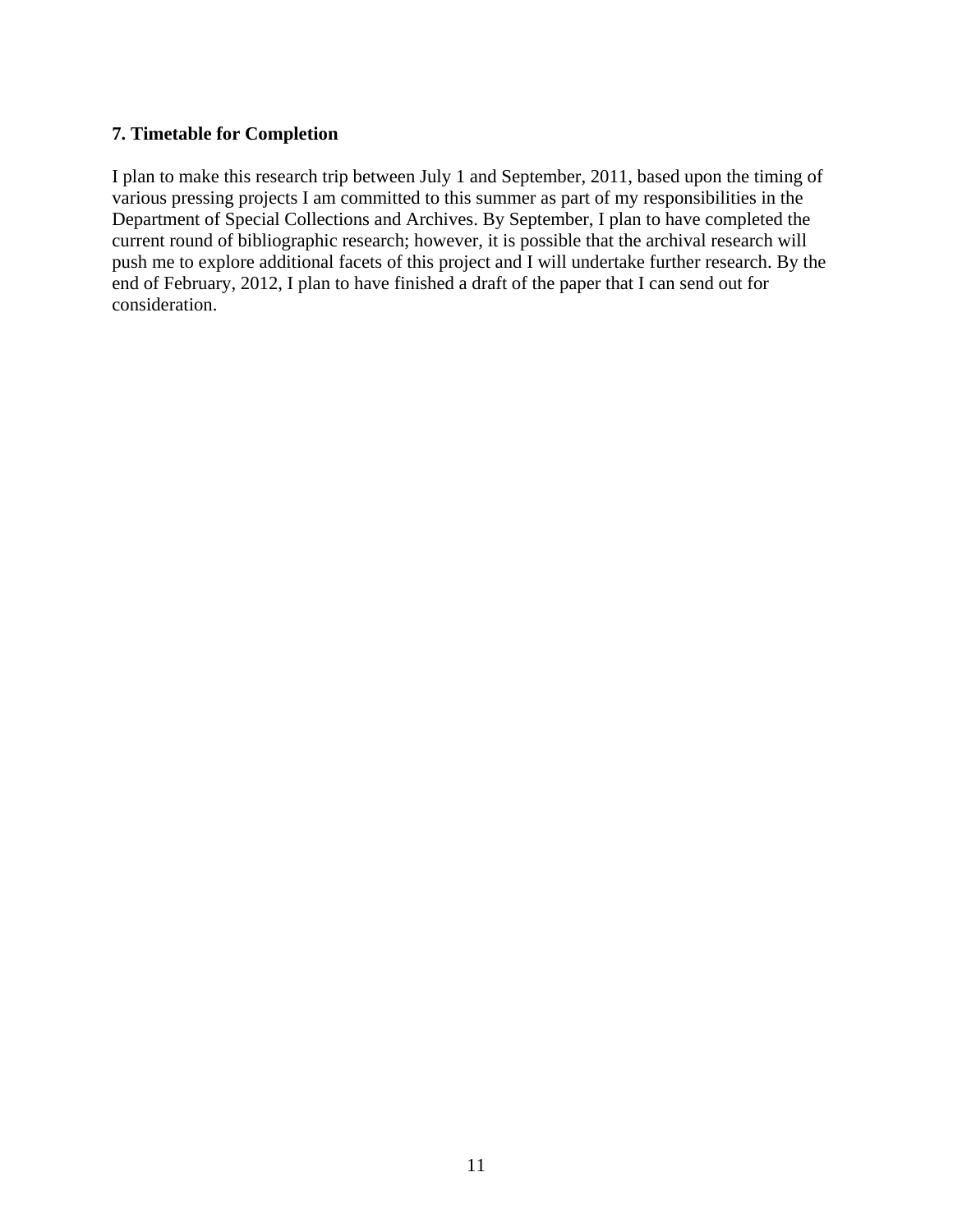#### **UNIVERSITY OF CALIFORNIA, IRVINE THE UCI LIBRARIES**

### **SPECIAL COLLECTIONS AND ARCHIVES Office memorandum**



To: LAUC Research and Professional Development Committee

From: Michelle Light, Acting Head of Special Collections and Archives

**\_\_\_\_\_\_\_\_\_\_\_\_\_\_\_\_\_\_\_\_\_\_\_\_\_\_\_\_\_\_\_\_\_\_\_\_\_\_\_\_\_\_\_\_\_\_\_\_\_\_\_\_\_\_\_\_\_\_\_\_\_\_\_\_\_\_\_\_\_\_\_**

**\_\_\_\_\_\_\_\_\_\_\_\_\_\_\_\_\_\_\_\_\_\_\_\_\_\_\_\_\_\_\_\_\_\_\_\_\_\_\_\_\_\_\_\_\_\_\_\_\_\_\_\_\_\_\_\_\_\_\_\_\_\_\_\_\_\_\_\_\_\_\_**

Date: 12 January, 2011

Re: Release time for Dawn Schmitz's research trip

This memo is to confirm that I will grant Dawn Schmitz one week of leave to allow her to pursue research she has proposed in her application for a LAUC Research Grant.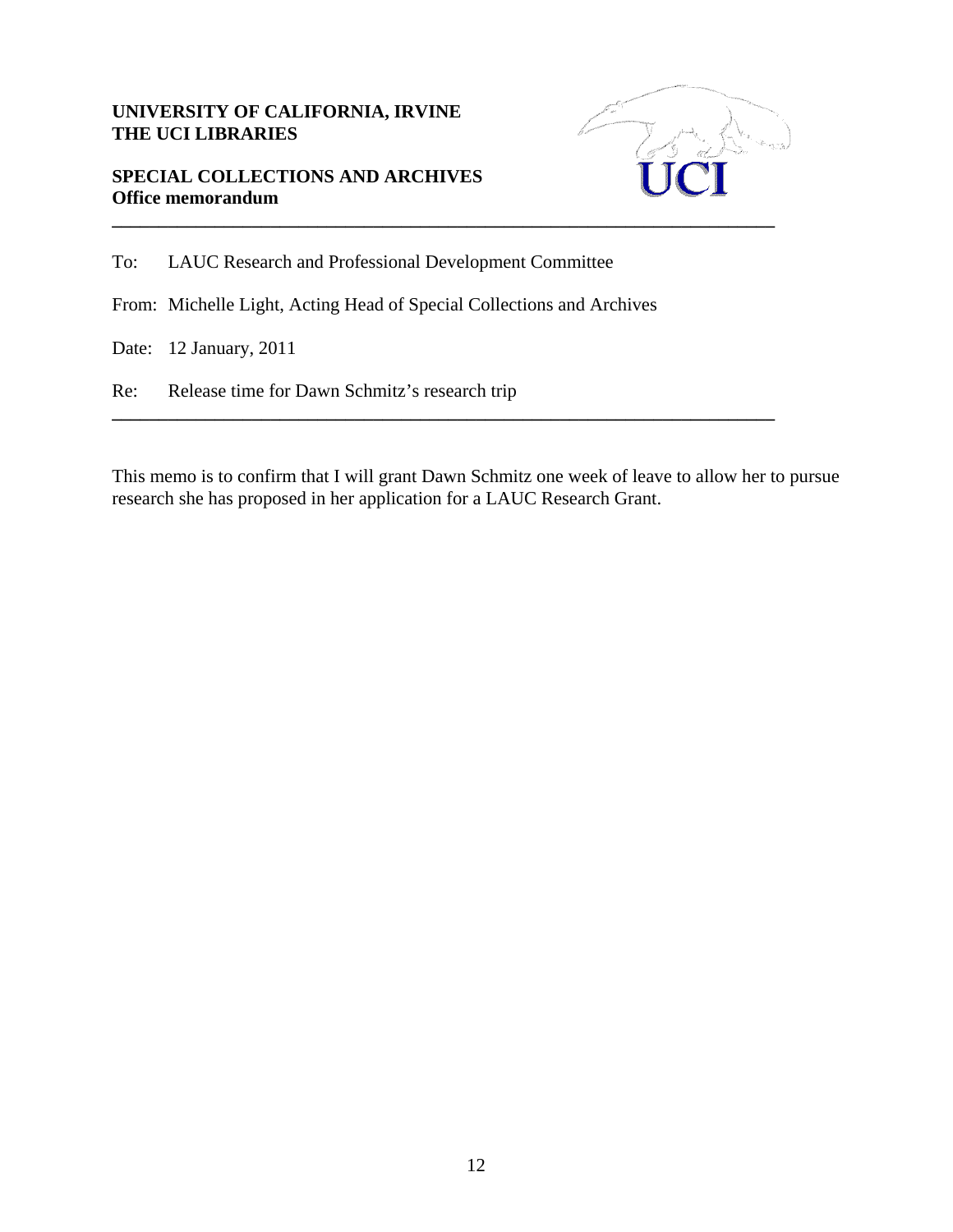# Dawn Schmitz, Ph.D., MLIS

#### **Department of Special Collections & Archives University of California, Irvine Libraries P.O. Box 19557 Irvine, CA 92623-9557 (949) 824-4935 schmitzd@uci.edu**

#### **EDUCATION**

| MLIS  | Archival Studies, University of Pittsburgh, 2004                           |
|-------|----------------------------------------------------------------------------|
| Ph.D. | Communication (Media and Cultural Studies), University of Pittsburgh, 2004 |
| ΒA    | Journalism and Mass Communication, University of Wisconsin-Madison, 1989   |

#### **EXPERIENCE**

**Archivist,** February 2009 - present

University of California, Irvine, Libraries

Department of Special Collections and Archives

- Accession, arrange, and describe university archives and special collections.
- Research, develop and document policies and procedures for archival processing.
- Supervise the processing work of cataloging librarian, archival collections assistant, interns, and student workers.
- Provide reference services and participate in education/outreach activities, including publicity, exhibit planning, open house planning, and library instruction.
- Conduct archival appraisal and work directly with donors and potential donors of materials, including the negotiation of gift agreements.
- Coordinate with development staff on fundraising from major financial donors.

#### **Research Consultant**, 2007-2008

Self-employed

 Wrote internal and published reports for the Council on Library and Information Resources (CLIR) on user issues related to institutional repositories and mass digitization.

#### **CLIR Post-Doctoral Fellow in Scholarly Information Resources**, 2004-2007

University of Illinois at Urbana-Champaign Library

- Managed special collections processing and digitization projects in theatre history, including budgeting, funding requests, hiring and training.
- Provided reference services and created information-literacy tutorials.
- Selected print and electronic resources in Theatre and Drama.
- Participated in exhibit planning in the Rare Book and Manuscript Library.
- Worked with development staff to secure major gift to support preservation activities.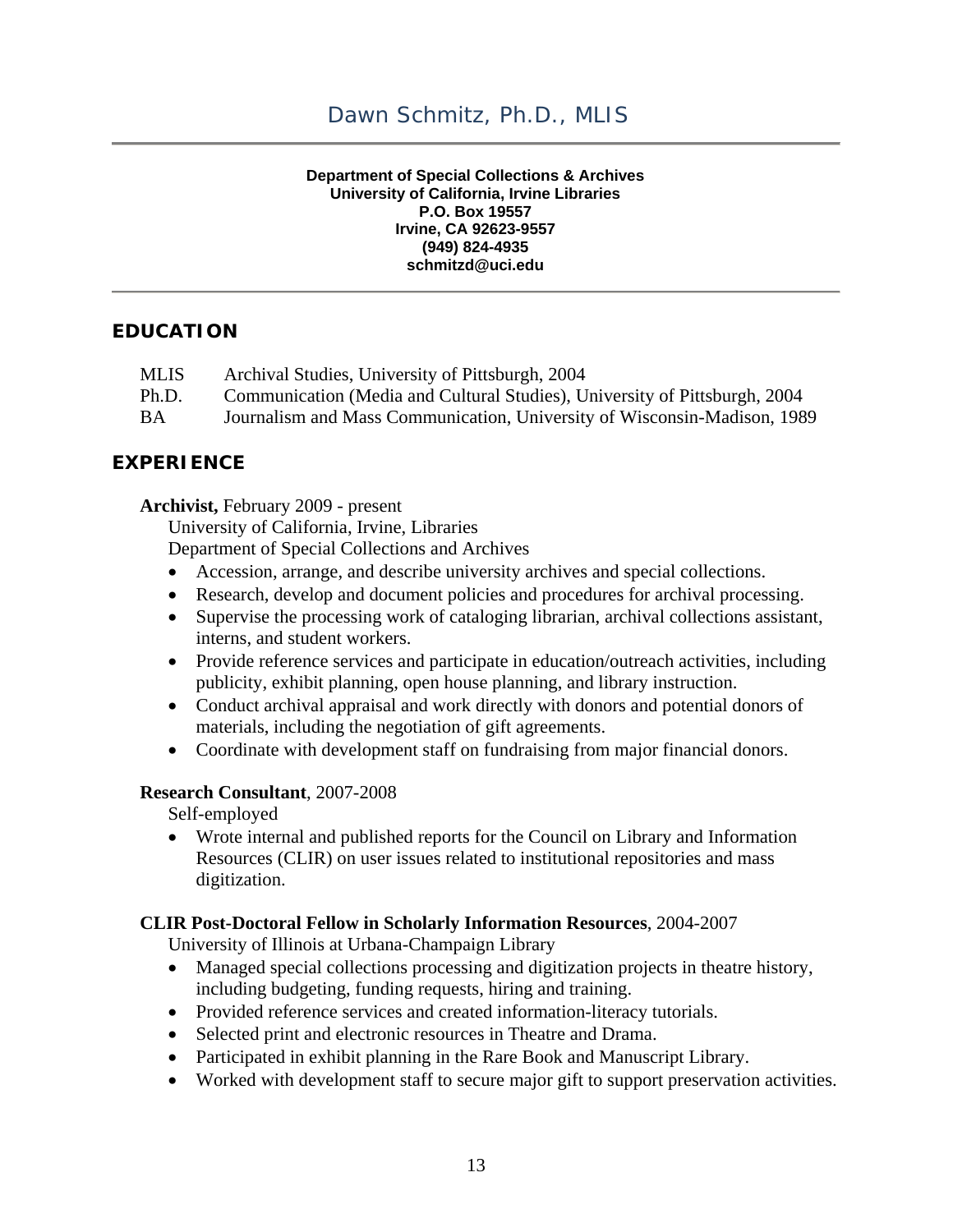# **EXPERIENCE (continued)**

#### **Archival Appraisal and Processing Intern**, 2004

University of Pittsburgh Archives Service Center

Appraised and wrote processing plan for large collection of congressional papers.

#### **Research Assistant for Archives and Preservation**, 2003-2004

University of Pittsburgh Department of Library and Information Science

Conducted research in archival studies, preservation, and records management.

#### **Advisor and Teaching Fellow**, 1995-2002

University of Pittsburgh Department of Communication

Taught Public Speaking and Media Studies; advised undergraduate majors.

# **TECHNICAL ABILITIES**

- Ability to use: Macintosh and PC platforms, Microsoft Office, CONTENTdm, Adobe Photoshop, Macromedia Dreamweaver, and archival data management software including Archivists' Toolkit
- Familiarity with digital library/archival descriptive and encoding standards and tools including Dublin Core, EAD, DACS, MARC, LCSH, and AAT.

## **DIGITAL PROJECTS**

- **Richard Rorty Born-Digital Files, 1988-2003:** Online collection of more than 1000 files retrieved from the philosopher's floppy disks during the processing of his papers. http://ucispace.lib.uci.edu/handle/10575/7
- Portraits of Actors, 1720-1920: Online collection of more than 3500 digitized prints of British and American actors. http://images.library.uiuc.edu/projects/actors/
- **Primary Source Village** and **Global News Village:** Web guides to help undergraduates use archives and online news sources. http://www.library.uiuc.edu/village/

## **SELECTED FINDING AIDS**

- Richard Rorty Papers. MS.C017. Special Collections and Archives, The UC Irvine Libraries, Irvine, California. http://www.oac.cdlib.org/findaid/ark:/13030/kt9p3038mq/
- Chancellor Jack W. Peltason Records. AS.031. Special Collections and Archives, The UC Irvine Libraries, Irvine, California. http://www.oac.cdlib.org/findaid/ark:/13030/kt8z09s0w0/
- Design and Construction Services Architectural Renderings. AS.142. Special Collections and Archives, The UC Irvine Libraries, Irvine, California. http://www.oac.cdlib.org/findaid/ark:/13030/kt8n39r9xf/
- Theatrical Print Collection, 1720-1927. University of Illinois Rare Book and Manuscript Library. http://www.library.illinois.edu/rbx/archon/?p=collections/findingaid&id=35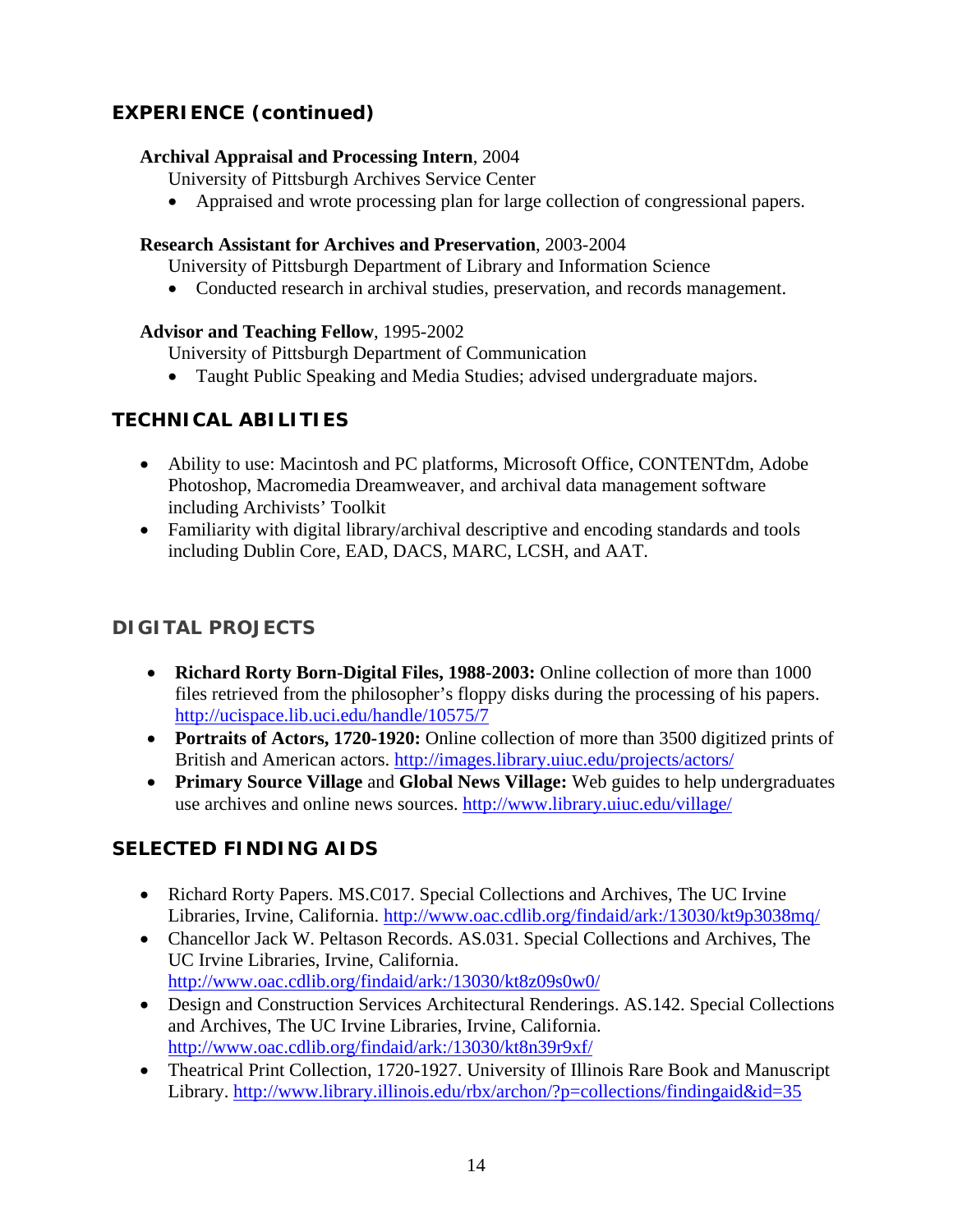# **DISSERTATION**

*The Humble Handmaid of Commerce: Chromolithographic Advertising and the Development of Consumer Culture, 1876-1900.* Committee: Carol Stabile (chair), Jonathan Sterne, Ronald Zboray, Kirk Savage.

# **PUBLICATIONS**

- Schmitz, Dawn. *The Seamless Cyberinfrastructure: The Challenges of Studying Users of Mass Digitization and Institutional Repositories*. Washington, D.C.: Council on Library and Information Resources, 2008. Available at: http://www.clir.org/pubs/archives/schmitz.pdf.
- Hinchliffe, Lisa Janicke and Dawn Schmitz. "Digital News: Key to Global Literacy and Information Literacy Education." *IFLA Publications* 122 (2007).
- Schmitz, Dawn M. and Lisa Janicke Hinchliffe. "Global News VILLAGE: A Case Study Explication of Targeted Tutorial Development." *Research Strategies* 20.3 (2005).
- Schmitz, Dawn M. "Only Flossy, High-Society Dudes Would Smoke 'Em: Gender and Cigarette Advertising in the Nineteenth Century." *Turning the Century: Essays in Media and Cultural Studies.* Ed. Carol Stabile. New York: Westview, 2000.

# **PRESENTATIONS**

- Society of American Archivists Annual Meeting; "Reading Spaces in Digital Places: A Quick and Dirty Approach for Making Born-Digital Personal Papers Available Online," session proposal with Michelle Light and John Novak accepted for upcoming conference (Chicago, 2011).
- Colloquium on Innovations in Archival Processing; "He Was Too Busy Saving the World to File Anything: Using MPLP to Process the F. Sherwood Rowland Papers," presentation at the Getty Research Institute (Los Angeles, 2010).
- Time Will Tell But Epistemology Won't: In Memory of Richard Rorty; "The Born-Digital Manuscript as Cultural Form and Intellectual Record," paper presented at conference to celebrate the opening of the Richard Rorty Papers (Irvine, California, 2010).
- American Library Association Annual Conference; "Special Collections (Re)Search: Locating and Preserving Theatrical Ephemera at the University of Illinois at Urbana-Champaign," paper presented at the Theatre Library Association panel (New Orleans, 2006).
- American Journalism Historians Association Annual Conference; "Archival Research for *The Humble Handmaid of Commerce*," paper presented at the award presentation for the Margaret A. Blanchard Prize (San Antonio, 2005).
- Annual Workshop on Instruction in Library Use; "UIUC's Global VILLAGE Tutorial," paper presented with co-author Lisa Janicke Hinchliffe (Guelph, Ontario, 2005).

# **AWARDS and FELLOWSHIPS**

 Post-Doctoral Fellowship in Scholarly Information Resources, Council on Library and Information Resources and the University of Illinois, 2004-2007